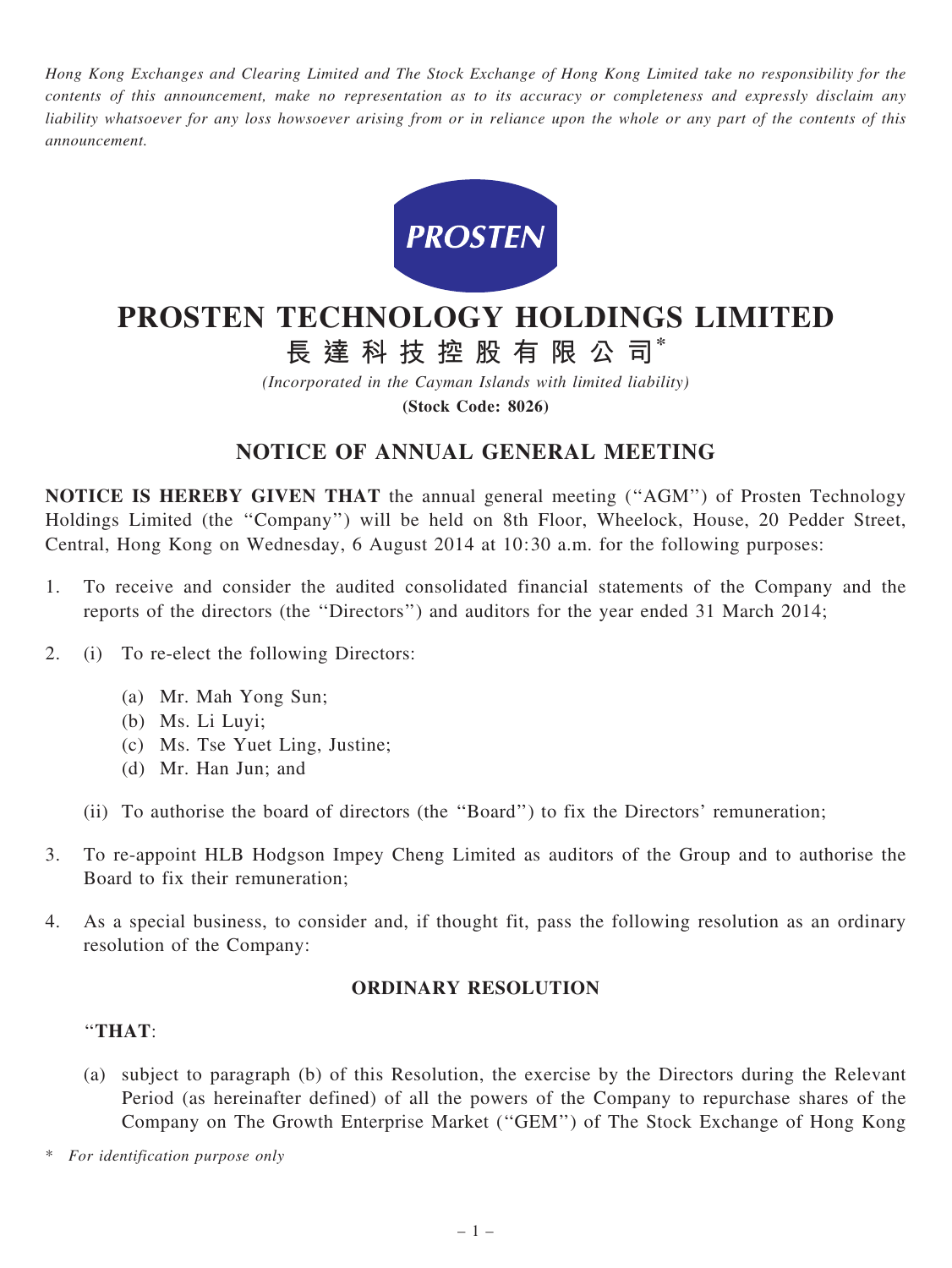Limited (the ''Stock Exchange'') or on any other stock exchange on which the shares of the Company may be listed and recognised by The Securities and Futures Commission of Hong Kong (''Securities and Futures Commission'') and the Stock Exchange for this purpose, subject to and in accordance with all applicable laws and the requirements of the Securities and Futures Commission and the Stock Exchange or any other stock exchange as amended from time to time and all applicable laws in this regard, be and is hereby generally and unconditionally approved;

- (b) the aggregate nominal amount of the shares of the Company which the Company is authorised to repurchase pursuant to the approval in paragraph (a) above during the Relevant Period shall not exceed 10% of the aggregate nominal amount of the issued share capital of the Company as at the date of passing this Resolution, and the said approval shall be limited accordingly; and
- (c) for the purpose of this Resolution, ''Relevant Period'' means the period from the passing of this Resolution until whichever is the earliest of:
	- (i) the conclusion of the next annual general meeting of the Company;
	- (ii) the expiration of the period within which the next annual general meeting of the Company is required by the Articles of Association of the Company or any applicable laws of the Cayman Islands to be held; and
	- (iii) the passing of an ordinary resolution by the shareholders of the Company (''Shareholders'') in general meeting revoking or varying the authority given to the Directors by this Resolution.''
- 5. As a special business, to consider and, if thought fit, pass the following resolution as an ordinary resolution of the Company:

#### ORDINARY RESOLUTION

#### ''THAT:

- (a) subject to paragraph (c) of this Resolution and pursuant to the Rules Governing the Listing of Securities on GEM of the Stock Exchange, the exercise by the Directors during the Relevant Period (as hereinafter defined) of all the powers of the Company to allot, issue and deal with additional shares in the share capital of the Company and to make or grant offers, agreements and options (including bonds, warrants and debentures convertible into shares of the Company) which would or might require the exercise of such powers be and is hereby generally and unconditionally approved;
- (b) the approval in paragraph (a) of this Resolution shall authorise the Directors during the Relevant Period (as hereinafter defined) to make or grant offers, agreements and options (including bonds, warrants and debentures convertible into shares of the Company) which would or might require the exercise of such powers after the end of the Relevant Period;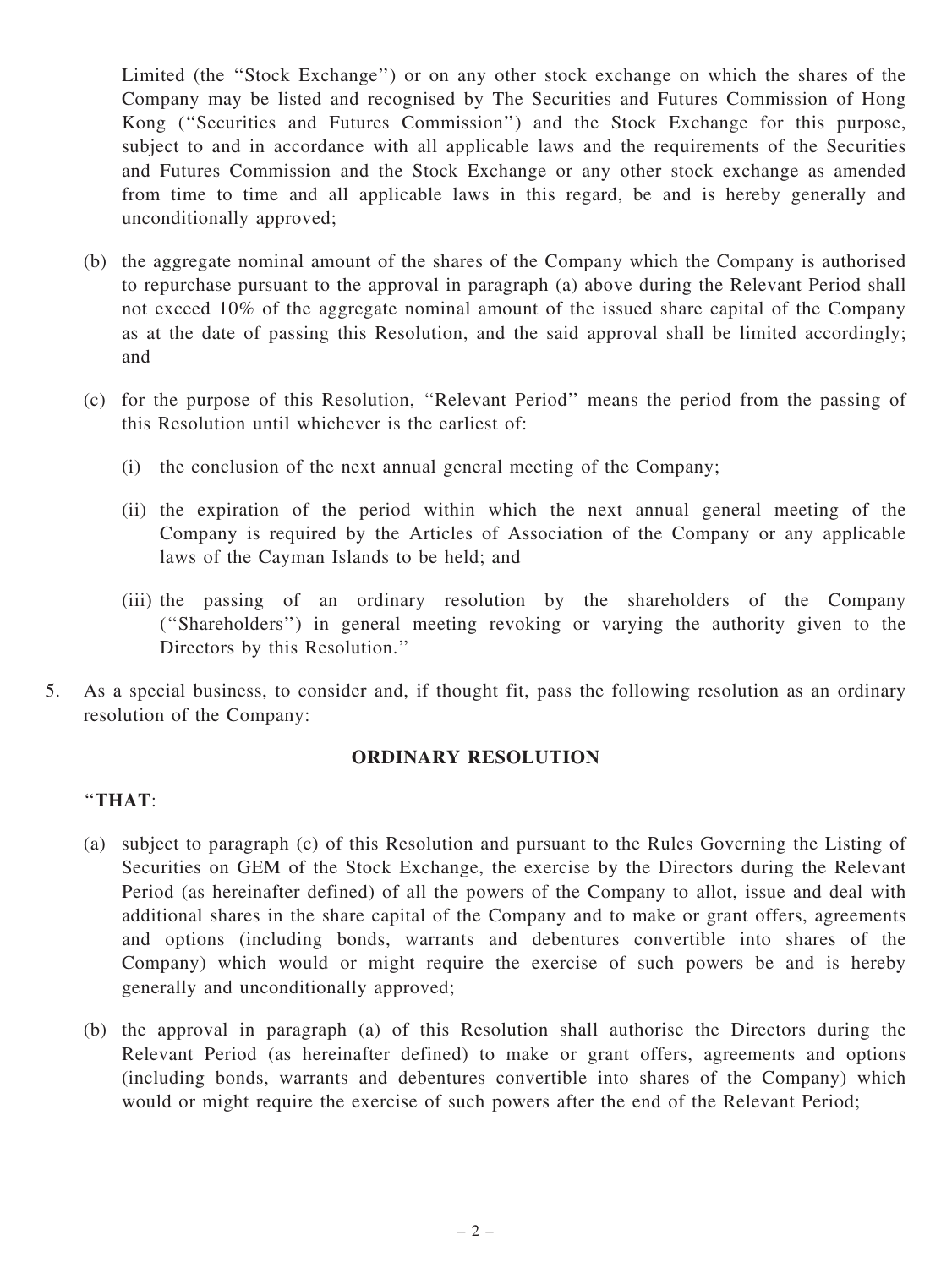- (c) the aggregate nominal amount of share capital allotted or agreed conditionally or unconditionally to be allotted (whether pursuant to an option or otherwise) and issued by the Directors pursuant to the approval in paragraph (a) of this Resolution, otherwise than pursuant to (i) a rights issue where shares are offered to shareholders of the Company or any class thereof on a fixed record date in proportion to their then holdings of shares or any class thereof (subject to such exclusions or other arrangements as the Directors may deem necessary or expedient in relation to fractional entitlements or having regard to any restrictions or obligations under the laws of, or the requirements of any recognised regulatory body or any stock exchange in any territory outside Hong Kong); or (ii) the exercise of any options granted under any option scheme or similar arrangement for the time being adopted by the Company for the grant or issue to eligible participants thereunder or rights to acquire shares in the capital of the Company; or (iii) any scrip dividend or similar arrangement providing for the allotment of shares in lieu of the whole or part of a dividend on shares of the Company in accordance with the Articles of Association of the Company in force from time to time, shall not exceed 20% of the aggregate nominal amount of the issued share capital of the Company as at the date of passing this Resolution and the said approval shall be limited accordingly; and
- (d) for the purpose of this Resolution, ''Relevant Period'' means the period from the passing of this Resolution until whichever is the earliest of:
	- (i) the conclusion of the next annual general meeting of the Company;
	- (ii) the expiration of the period within which the next annual general meeting of the Company is required by the Articles of Association of the Company or any applicable laws of the Cayman Islands to be held; and
	- (iii) the passing of an ordinary resolution by the Shareholders in general meeting revoking or varying the authority given to the Directors by this Resolution.''
- 6. As a special business, to consider and, if thought fit, pass the following resolution as an ordinary resolution of the Company:

#### ORDINARY RESOLUTION

''THAT subject to the passing of Ordinary Resolutions set out in items 4 and 5 in the above notice, the general mandate granted to the Directors to allot, issue and deal with additional shares pursuant to Ordinary Resolution set out in item 5 in the above notice be and is hereby extended by the addition thereto of an amount representing the aggregate nominal amount of shares in the capital of the Company repurchased by the Company under the authority granted pursuant to Ordinary Resolution set out in item 4 in the above notice, provided that such amount of shares shall not exceed 10% of the aggregate nominal amount of the issued share capital of the Company as at the date of passing the said Resolution.''

> By Order of the Board PROSTEN TECHNOLOGY HOLDINGS LIMITED Yip Heon Keung Chairman

Hong Kong, 30 June 2014